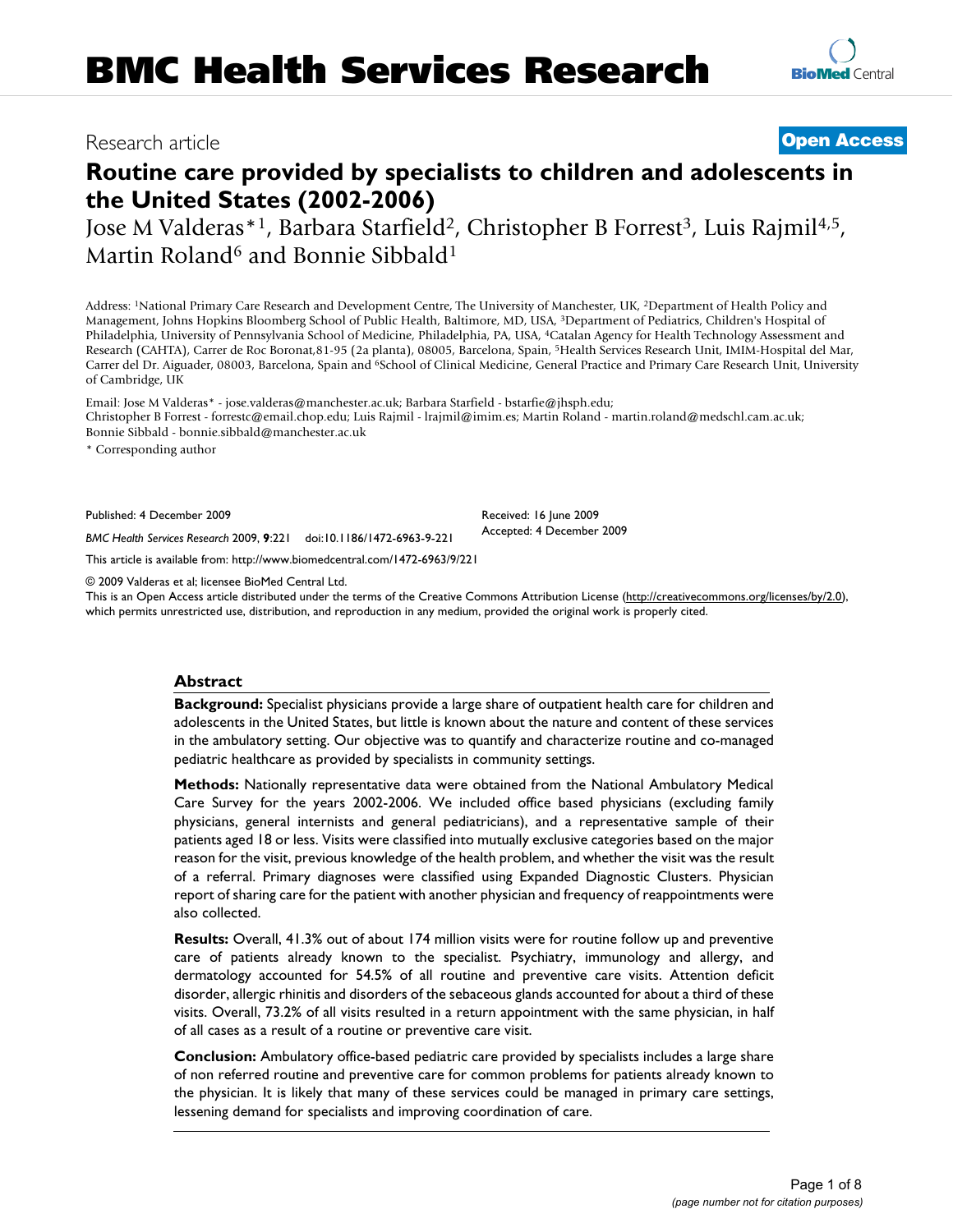### **Background**

Specialist physicians provide an increasing share of health care for children and adolescents [\[1](#page-6-0)], at least to some extent associated with the increasing number of pediatric patients with chronic conditions [[2](#page-6-1),[3](#page-6-2)]. Little is known about who is providing specialized care for these patients and what is the content of this care in the community [[4](#page-6-3)- [6\]](#page-6-4), where most of the health care for children and adolescents is provided [[7](#page-6-5)].

The current debate on the future needs of health care workforce needs to be informed not only by trends in absolute and relative numbers of physicians, but also by the content and the type of the care provided by them [[8](#page-6-6)- [12\]](#page-7-0). Information on care as provided by specialists is also fundamental to the organization and coordination of services that fulfill the principles of the Medical Home model [\[13-](#page-7-1)[15\]](#page-7-2). The recent publication of a report on adolescent health services by the National Research Council and the Institute of Medicine that recommends the development of new systems for providing services that are accessible, acceptable, appropriate, effective, and equitable, makes empirical information particularly timely [\[16](#page-7-3)].

In order to improve the understanding of what US specialists do in caring for children and adolescents patients in their area of special interest we aimed to describe the nature and content of the specialist care focusing on care provided in the community. In particular, we focused our analysis on the burden of routine follow-up and preventive care as well as the degree to which care is shared with primary care physicians.

#### **Methods**

Data were obtained from the National Ambulatory Medical Care Survey (NAMCS), United States, for five consecutive years (2002 to 2006).

The survey included visits made to non-federally employed, office-based physicians in the United States. A multistage probability design was used with probability samples of 112 geographic sampling units, physician practices within geographic units, and patient visits within practices. Non-federally employed physicians (excluding those in the specialties of anesthesiology, radiology, and pathology) who are classified by the American Medical Association (AMA) or the American Osteopathic Association (AOA) as primarily engaged in office-based patient care were randomly selected. Selected physicians completed questionnaires for a systematic random sample of all patient visits made during 1 week (yearly response rates ranging from: 70.4% (2002) to 58.9% (2006)). Additional details of the survey's methods are available elsewhere [\[17-](#page-7-4)[19\]](#page-7-5). In this study, we included only visits for patients aged 18 or younger.

### *Physician specialty*

The principal specialty of a physician was self-designated at the time of the survey [[17](#page-7-4)]. Because our focus was on specialists care, we excluded all family and general practitioners, general internists and general paediatricians [[20](#page-7-6),[21\]](#page-7-7). Physician specialty was then classified into 3 mutually exclusive groups[[20](#page-7-6),[22\]](#page-7-8): medical specialists, surgical specialists, and psychiatrists.

#### *Primary diagnosis*

Primary diagnosis for each visit was recorded as free text by the physician and was coded according to the International Classification of Diseases, 9th Revision, Clinical Modification (ICD-9CM)[\[23](#page-7-9)]. More than 10.000 different ICD-9CM codes were aggregated into 264 Expanded Diagnostic Clusters (EDC). These clusters are clinically homogeneous groups of diagnostic codes that were developed by Johns Hopkins University[[24,](#page-7-10)[25\]](#page-7-11).

#### *Type of visit*

A classification of types of visits was developed based on two major visit attributes as reported by the specialist: "Previous knowledge of the health problem" (5 categories: "New patient", "Known patient, new problem", "Known patient, known problem (recurrence)", "Known patient, known problem (routine)", and "Other")(Table

<span id="page-1-0"></span>**Table 1: Classification of visit type: Previous knowledge of the health problem.**

| Major reason for this visit* | Known patient? |                                                      |  |  |
|------------------------------|----------------|------------------------------------------------------|--|--|
|                              | No             | Yes                                                  |  |  |
| Acute problem                | New patient    | Known patient, new problem                           |  |  |
| Pre- or Post-surgery         | New patient    | Known patient, new problem                           |  |  |
| Chronic problem, flare-up    | New patient    | Known patient, known problem (recurrence)            |  |  |
| Chronic problem, routine     | New patient    | Known patient, known problem (routine or preventive) |  |  |
| Preventive care              | New patient    | Known patient, known problem (routine or preventive) |  |  |

E.g.: A visit for an acute problem by a known patient would be categorized as *Known patient, new problem*. These categories were applied to both primary care non primary care visits, but the focus of the subsequent analyses is restricted to non primary care visits only.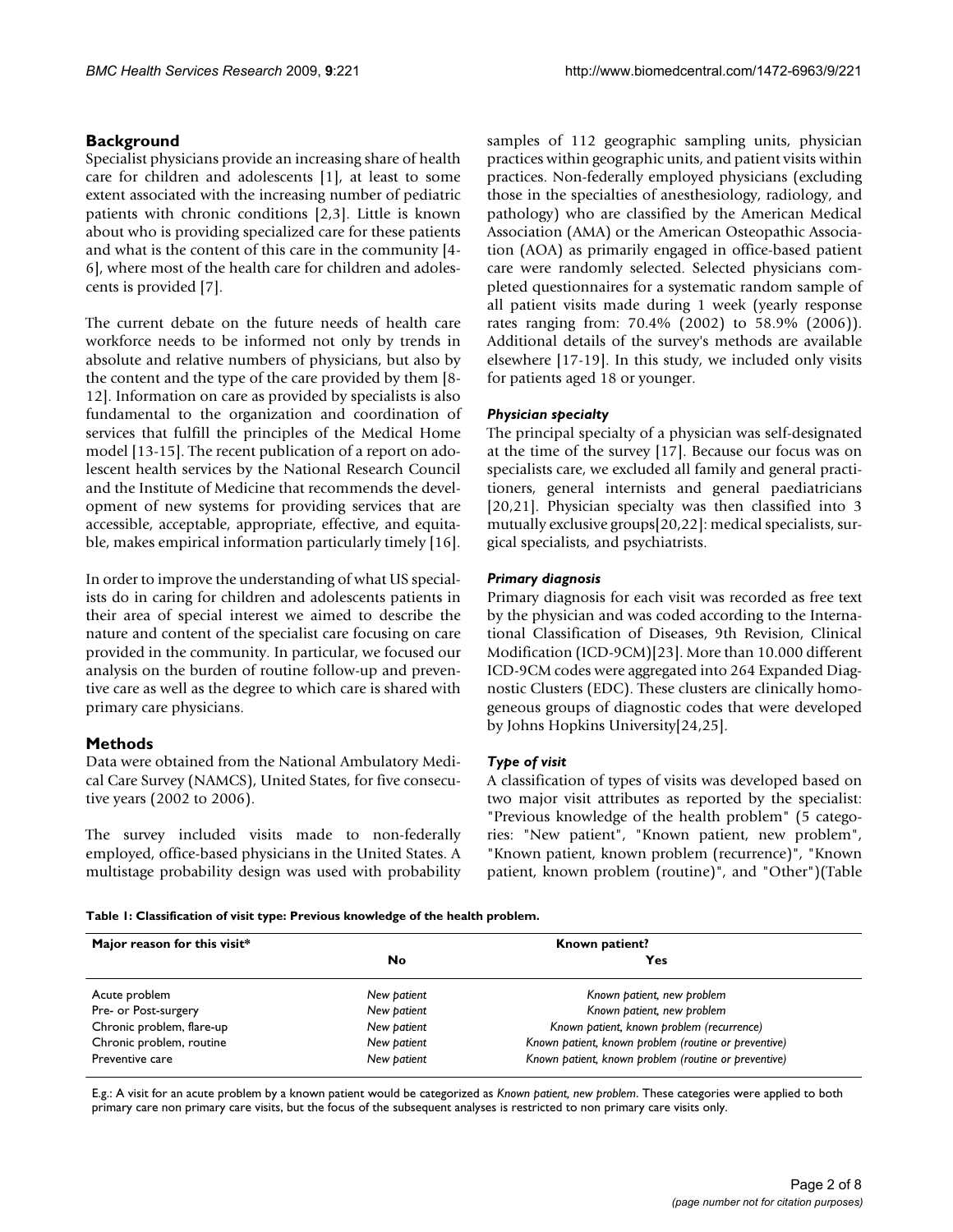[1\)](#page-1-0), and "Visit orientation" (3 categories: "Primary care", "Referred specialty care", and "Non referred specialty care")[[19](#page-7-5)].

## *Shared care and reappointments*

Since specialized health care is expected to be coordinated with that provided by the patient's primary care physician[\[14](#page-7-12)[,26](#page-7-13)], we measured shared care reported by the specialist as a proxy for coordination. Shared care has been defined as the joint participation of primary care physicians and specialist care physicians in the planned delivery of care[\[27](#page-7-14)]. Physicians were instructed to report that they shared a patient's care if they were providing care for a portion of the patient's total treatment for his/her condition AND other physician(s) were also providing care[\[24](#page-7-10)](this information was not included in the 2005 and 2006 surveys).

Participating physicians also reported whether a subsequent follow-up appointment had been suggested to the patient at the end of the visit (reappointment).

### *Case-mix*

The Johns Hopkins Adjusted Clinical Groups (ACG) Case-Mix System <http://www.acg.jhsph.edu> was used for casemix adjustment [[24,](#page-7-10)[28\]](#page-7-15). The system determined whether the condition identified as the primary diagnosis was related to very high expected annual resource use (Major ADG) or not.

# *Data analysis*

The unit of analysis was the visit throughout. Sampling weights that accounted for the multistage sampling design were obtained from the National Center for Health Statistics. These weights were used to obtain national estimates of the overall numbers of visits and descriptives for all the variables[[17,](#page-7-4)[18\]](#page-7-16). Likelihood ratios accounting for the multistage sampling design were used in testing all statistical associations between categorical variables[[29](#page-7-17)]. In the bivariate comparison of types of specialists, physician specialty was the independent variable and patient and visit variables (including type of visit) were the dependent variables. Associations between physician specialty and continuous dependent variables were tested by means of the overlap of confidence intervals for the estimates of each specialty group.

Two multivariable logistic regression models were constructed for the comparisons between referrals and non referrals among visits to specialists adjusting for patient's age, sex, ethnicity, insurance, morbidity burden, and physician specialty (corresponding categories are listed in Table [2](#page-3-0)) [\[30\]](#page-7-18). In these analyses, the occurrence of a referral was the independent variable and shared care and reappointment were the dependent variables.

The statistical software used included SPSS, version 14.0, with instructions for use of the Complex Samples module as recommended by the National Center for Health Statistics[\[31](#page-7-19)], and the Johns Hopkins ACG Case-Mix System, version 8.1.

# **Results**

#### *Description of visits*

Overall, 20.2% of the available estimated 925,686,657 visits (28,571 non weighted visits) were to specialists (Table [2,](#page-3-0) results for generalists included for illustrative purposes only). In one in four visits, the physician reported having seen the patient at least 6 times in the previous 12 months. This was the case in 50% of all visits to psychiatrists. Significant differences were observed by physician specialty group in age, sex, and insurance status of patients. Visits for medical specialists were similar in proportion of visits for female patients (47.2% vs. 53.9%), mean age (10.4 years vs. 10.8 years). The most frequent type of insurance in all visits was private insurance followed by Medicaid/SCHIP for all specialties, but there were significant differences between specialty groups. The proportion of visits for patients with private insurance was highest for medical specialists (76.7%) while Medicaid/SCHIP was highest among psychiatrists (29.6). Visits for psychiatrists were significantly longer than those for other specialties and there were also statistically significant differences in case-mix and mean number of diagnoses across the defined physician specialty groups.

Subsequent analyses are restricted to visits to specialists and where the focus of the visit was specialty care (173.968.435 estimated visits).

# *Routine follow-up in visits to specialists*

Routine or preventive visits by known patients emerged as the most frequent type of visit, accounting for 71,896,865 estimated visits overall (41.3%), and for the great majority of all visits to medical specialists (51.2%) and psychiatrists (73.8%) (Table [3\)](#page-4-0). Visits for a new problem by a known patient were the most frequent among visits for surgical specialists (34.9%). Visits for new patients ranged from 1 in 10 for psychiatrists to 1 in 4 for medical specialists and 1 in 3 for surgical specialists. Only 2.2% of visits were in the category "Other".

Three specialties accounted for about well over half of all routine and preventive care visits: psychiatry (25%), allergy and immunology (17.8%), dermatology (11.7%). Comparatively, visits to these specialists accounted only for 34.9% of all visits when all visit types were considered. Seven diagnostic groups accounted as well for slightly more than half of all routine and preventive visits (52.7%) (Table [4\)](#page-5-0).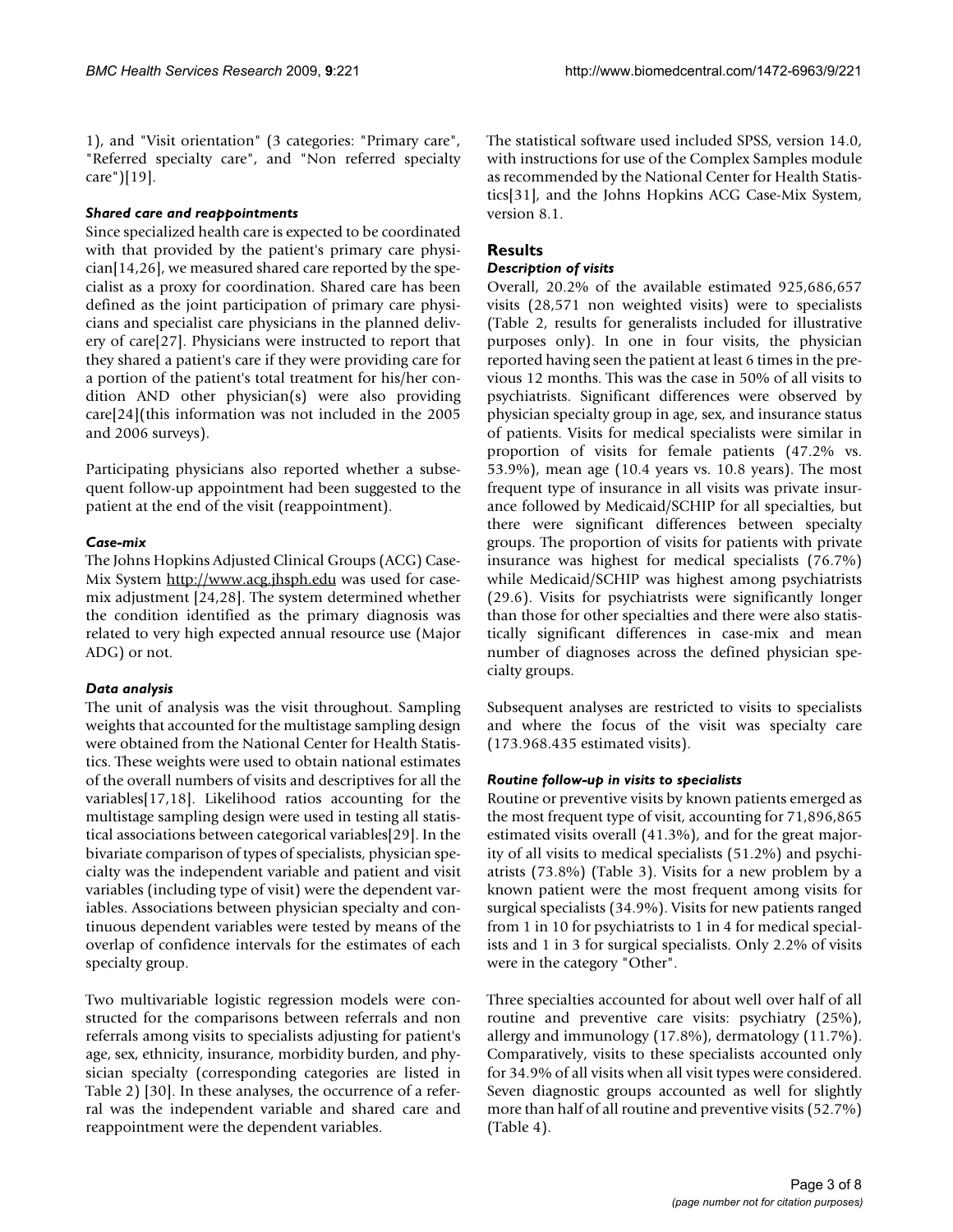|                                  |                        |               | Medical<br><b>Specialists</b> | <b>Surgical</b><br><b>Specialists</b> | <b>Psychiatrists</b>    | <b>Generalists</b>      | Total                    |
|----------------------------------|------------------------|---------------|-------------------------------|---------------------------------------|-------------------------|-------------------------|--------------------------|
| <b>All visits</b>                |                        | Ν<br>%        | 64,238,724<br>6.9%            | 97,887,455<br>10.6%                   | 24,399,804<br>2.6%      | 739,160,674<br>79.8%    | 925,686,657<br>100.0%    |
| Sex                              | Female                 | N<br>%        | 30,296,129<br>47.2%           | 52,765,703<br>53.9%                   | 8,968,052<br>36.8%      | 356,775,047<br>48.3%    | 448,804,931<br>48.5%     |
|                                  | Male                   | Ν<br>$\%$     | 33,942,595<br>52.8%           | 45, 121, 752<br>46.I%                 | 15,431,752<br>63.2%     | 382,385,627<br>51.7%    | 476,881,726<br>51.5%     |
| Age                              |                        | Mean<br>95%CI | 10.4<br>$[9.8 - 11.0]$        | 10.8<br>$[10.3 - 11.2]$               | 12.7<br>$[12.3 - 13.0]$ | 6.3<br>$[6.2 - 6.5]$    | 7.3<br>$[7.1 - 7.4]$     |
| Ethnicity*                       | White, non Hispanic    | N<br>%        | 47,841,774<br>74.5%           | 70,737,424<br>72.3%                   | 19,393,170<br>79.5%     | 508,728,742<br>68.8%    | 646,701,110<br>69.9%     |
|                                  | Black, non Hispanic    | Ν<br>$\%$     | 6,148,335<br>9.6%             | 9,938,910<br>10.2%                    | 2,203,970<br>9.0%       | 73,553,754<br>10.0%     | 91,844,969<br>9.9%       |
|                                  | Hispanic               | Ν<br>%        | 8,095,064<br>12.6%            | 14,783,223<br>15.1%                   | 2,326,799<br>9.5%       | 123,906,567<br>16.8%    | 149, 111, 653<br>16.1%   |
|                                  | Asian/Pacific Islander | N<br>%        | 2,153,551<br>3.4%             | 2,427,898<br>2.5%                     | 475,865<br>2.0%         | 32,971,611<br>4.5%      | 38,028,925<br>4.1%       |
| <b>Insurance</b>                 | Private insurance      | N<br>$\%$     | 47,015,087<br>76.7%           | 65,992,342<br>70.3%                   | 11,944,789<br>50.9%     | 495,028,949<br>69.6%    | 619,981,167<br>69.7%     |
|                                  | Medicare               | Ν<br>$\%$     | 870,996<br>1.4%               | 1,120,416<br>1.2%                     | 266,621<br>1.1%         | 9,902,733<br>1.4%       | 12,160,766<br>1.4%       |
|                                  | Medicaid/SCHIP         | N<br>%        | 10,570,492<br>17.2%           | 24, 127, 052<br>25.7%                 | 6,941,932<br>29.6%      | 187,878,504<br>26.4%    | 229,517,980<br>25.8%     |
|                                  | No insurance           | Ν<br>$\%$     | 2,870,618<br>4.7%             | 2,622,247<br>2.8%                     | 4,317,028<br>18.4%      | 18,190,300<br>2.6%      | 28,000,193<br>3.2%       |
| <b>Past visits</b>               | 0                      | Ν<br>$\%$     | 3,834,448<br>7.82%            | 6,450,511<br>9.50%                    | 226,267<br>1.03%        | 40,817,779<br>6.07%     | 51,329,005<br>6.32%      |
|                                  | $1-2$                  | Ν<br>%        | 20,090,835<br>40.99%          | 31,721,992<br>46.74%                  | 4,067,295<br>18.48%     | 227,905,155<br>33.88%   | 283,785,277<br>34.96%    |
|                                  | $3 - 5$                | Ν<br>$\%$     | 14,078,175<br>28.72%          | 18,858,710<br>27.78%                  | 6,643,475<br>30.19%     | 218,838,397<br>32.53%   | 258,418,757<br>31.84%    |
|                                  | 6 or more              | N<br>$\%$     | 11,010,175<br>22.46%          | 10,842,581<br>15.97%                  | 11,071,313<br>50.31%    | 185,215,197<br>27.53%   | 218,139,266<br>26.88%    |
| Time spent<br>with the physician |                        | Mean<br>95%CI | 18.0<br>$[15.9 - 20.4]$       | 17.8<br>$[15.9 - 19.7]$               | 32.6<br>$[29.9 - 35.4]$ | 15.5<br>$[15.1 - 15.9]$ | 16.38<br>$[15.9 - 16.8]$ |
| Major<br>ADG as                  | Yes                    | N<br>%        | 54,58,393<br>8.5%             | 8,055,130<br>10.2%                    | 8,814,148<br>36.1%      | 1,995,243,756<br>2.7%   | 44,436,728<br>4.8%       |
| Primary<br><b>Diagnosis</b>      | No                     | N<br>%        | 58,757,994<br>91.5%           | 87,941,942<br>89.8%                   | 15,601,774<br>63.9%     | 719,026,731<br>97.3%    | 881,328,441<br>95.2%     |
| Number of<br>diagnoses           |                        | Mean<br>95%CI | 1.7<br>$[1.5 - 1.9]$          | 1.4<br>$[1.4 - 1.5]$                  | 1.7<br>$[1.5 - 1.8]$    | 1.3<br>$[1.2 - 1.3]$    | 1.2<br>$[1.2 - 1.3]$     |
| Visit<br>orientation             | Primary care           | N<br>$\%$     | 5,166,752<br>8.0%             | 6,091,280<br>6.2%                     | 1,299,516<br>5.3%       | 644,742,251<br>87.2%    | 657,299,799<br>71.0%     |
|                                  | Specialty care         | N<br>%        | 59,417,648<br>92.0%           | 92, 155, 172<br>93.8%                 | 23,219,654<br>94.7%     | 94,641,064<br>12.8%     | 268,386,858<br>29.0%     |

#### <span id="page-3-0"></span>**Table 2: Descriptives of selected variables for all visits.**

CI 95%: Confidence Interval; ADG: Aggregated Diagnostic Groups

† All differences across specialists (generalists vs medical specialists vs surgical specialists vs psychiatrists) were statistically significant at the defined α level (0.05) for all variables.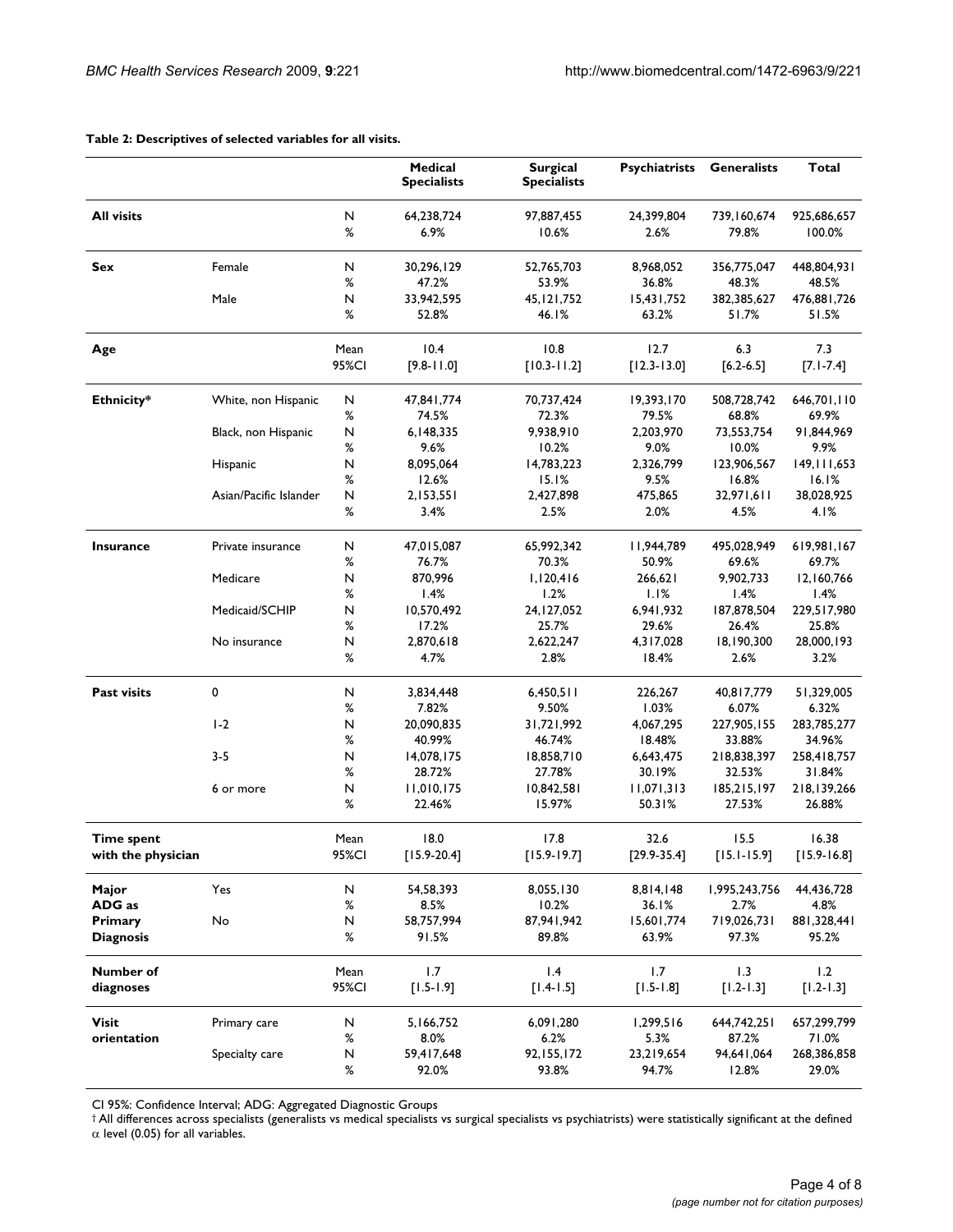|        | <b>Referred</b>   | <b>Non</b>        | Overall           |                   | <b>Surgical Specialists</b> |                   | <b>Psychiatrists</b> |                        |                   |                   |                        |                    |
|--------|-------------------|-------------------|-------------------|-------------------|-----------------------------|-------------------|----------------------|------------------------|-------------------|-------------------|------------------------|--------------------|
|        |                   | referred          |                   | <b>Referred</b>   | <b>Non</b><br>referred      | Overall           | <b>Referred</b>      | <b>Non</b><br>referred | Overall           | <b>Referred</b>   | <b>Non</b><br>referred | Overall            |
| N      | 7.476.112         | 7.295.856         | 14,771,968        | 18.745.793        | 9.877.375                   | 28,623,168        | 1.250.196            | 944.852                | 2,195,048         | 27,472,101        | 18.118.083             | 45,590,184         |
| %      | 40.0              | 8.1               | 25.0              | 51.2              | 17.9                        | 31.2              | 23.6                 | 5.3                    | 9.5               | 45.3              | 16.0                   | 26.2               |
| N      | 1.674.553         | 4,895,022         | 6,569,575         | 10,121,704        | 21,879,415                  | 32,001,119        | 317.813              | 554.923                | 872,736           | 12.114.070        | 27,329,360             | 39,443,430         |
| $\%$   | 9.0               | 2.1               | 11.1              | 27.6              | 39.7                        | 34.9              | 6.0                  | 3.1                    | 3.8               | 20.0              | 24.1                   | 22.7               |
| N      | 1.623.935         | 4.142.757         | 5,766,692         | 1.748.531         | 3.085.111                   | 4,833,642         | 351.669              | 2,219,454              | 2,571,123         | 3.724.135         | 9,447,322              | 13, 171, 457       |
| %      | 8.7               | 10.3              | 9.8               | 4.8               | 5.6                         | 5.3               | 6.6                  | 12.5                   | 11.1              | 6.1               | 8.3                    | 7.6                |
| N      | 7.644.382         | 22.611.827        | 30,256,209        | 5.605.670         | 18.996.051                  | 24.601.721        | 3.279.692            | 13.759.243             | 17.038.935        | 16.529.744        | 55.367.121             | 71,896,865         |
| %      | 40.9              | 56.0              | 51.2              | 15.3              | 34.4                        | 26.8              | 61.8                 | 77.3                   | 73.8              | 27.3              | 48.8                   | 41.3               |
| N      | 261.137           | 1.446.391         | 1.707.528         | 398.573           | 1.337.952                   | 1.736.525         | 106.193              | 316.253                | 422.446           | 765,903           | 3.100.596              | 3,866,499          |
| %      | $\mathsf{I}$ .4   | 3.6               | 2.9               | $\mathbf{L}$      | 2.4                         | 1.9               | 2.0                  | 1.8                    | 1.8               | 1.3               | 2.7                    | 2.2                |
| N      | 5.513.663         | 4.828.106         | 10.341.769        | 8.613.939         | 6.378.177                   | 14.992.116        | 623.457              | 1.015.185              | 163.8642          | 14.751.059        | 12.221.468             | 26,972,527<br>23.5 |
|        |                   |                   |                   |                   |                             |                   |                      |                        |                   |                   |                        |                    |
| N      | 14.071.536        | 28.907.553        | 42.979.089        | 24.695.947        | 38.267.967                  | 62.963.914        | 4.629.558            | 16.782.829             | 21.412.387        | 43.397.041        | 83,958,349             | 127,355,390        |
| %      | 75.3              | 71.6              | 72.8              | 67.4              | 69.4                        | 68.6              | 87.3                 | 94.7                   | 92.7              | 71.6              | 74.1                   | 73.2               |
| N<br>% | 18.680.119<br>100 | 40.391.853<br>100 | 59,071,972<br>100 | 36.620.271<br>100 | 55.175.904<br>100           | 91,796,175<br>100 | 5,305,563<br>100     | 17.794.725<br>100      | 23.100.288<br>100 | 60.605.953<br>100 | 113.362.482<br>100     | 173,968,435<br>100 |
|        | %                 | 44.1              | 16.2              | 24.4              | 37.5                        | 18.2              | 26.2                 | 16.4                   | 9.0               | 10.9              | 37.6                   | 16.2               |

**Table 3: Type visits and frequency of reappointments by physician specialty group (specialty care visits only).**

\* All overall differences between specialties statistically significant at the defined α level (0.05). All differences for referred and non referred visits statistically significant for all types of visits, shared care an

<span id="page-4-0"></span>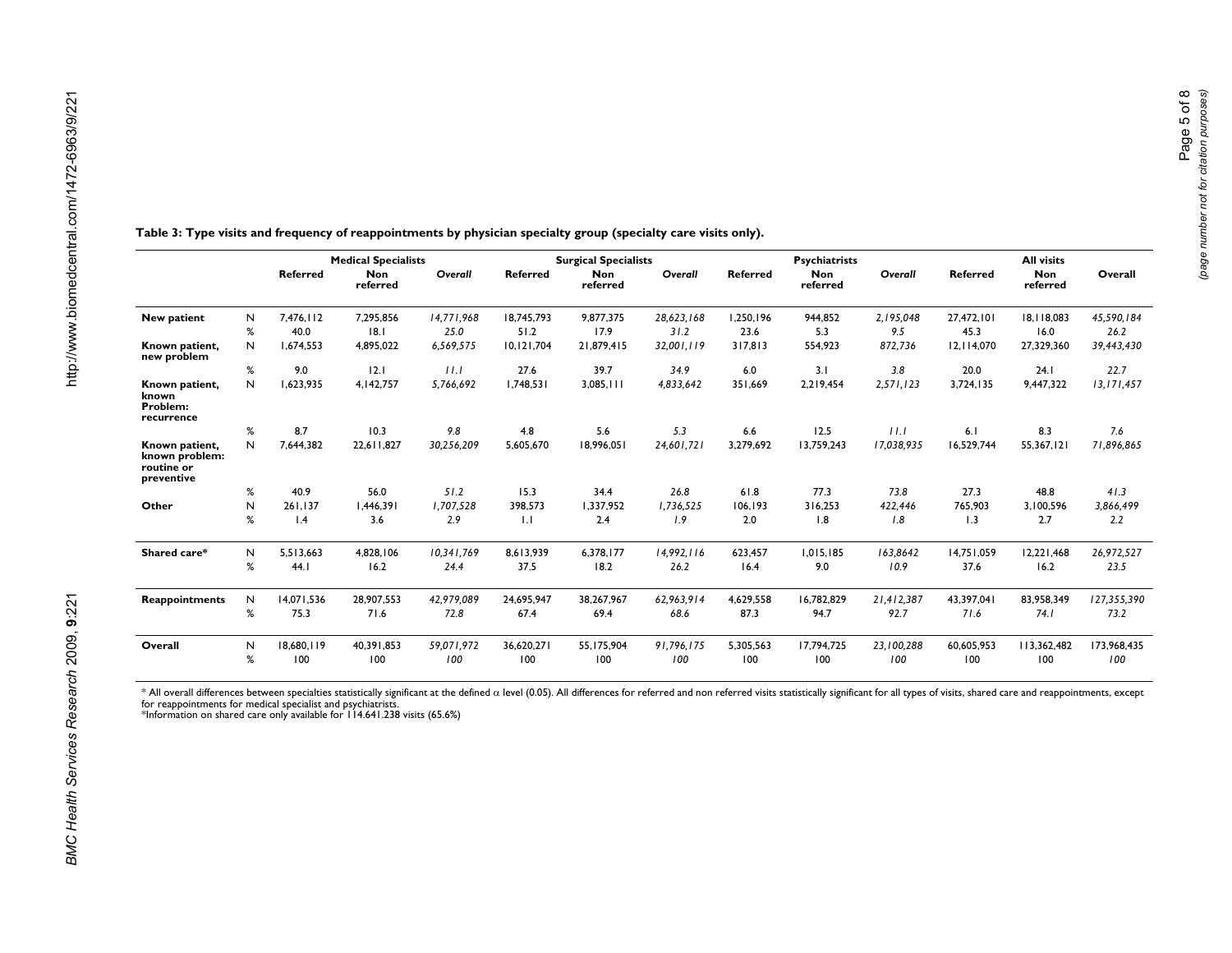| <b>Expanded diagnostic clusters</b>   | Percentage<br>(routine/preventive visits)<br>(standard error) | Percentage<br>(all visits)<br>(standard error) |  |  |
|---------------------------------------|---------------------------------------------------------------|------------------------------------------------|--|--|
| Attention deficit disorder            | 10.8(1.3)                                                     | 5.2(0.5)                                       |  |  |
| Allergic rhinitis                     | 9.8(2.7)                                                      | 5.2(1.2)                                       |  |  |
| Sebaceous glands disorders            | 7.5(0.8)                                                      | 5.3(0.5)                                       |  |  |
| Schizophrenia and affective psychoses | 7.1(1.3)                                                      | 3.9(0.6)                                       |  |  |
| Anxiety and neuroses                  | 6.0(0.8)                                                      | 3.4(0.4)                                       |  |  |
| Pregnancy and labour                  | 5.6(0.9)                                                      | 2.3(0.3)                                       |  |  |
| Asthma                                | 5.2(1.2)                                                      | 3.4(0.9)                                       |  |  |

<span id="page-5-0"></span>**Table 4: Expanded Diagnostic Clusters accounting for at least 50% of all routine visits to specialists for specialized care.**

#### *Referred and non referred care*

The estimated 60,605,953 visits for patients referred from other physicians constituted a third of all specialty care visits (Table [3\)](#page-4-0). This proportion was highest for 39.9% for surgical specialists, followed by medical specialists (31.6%) and was lowest for psychiatrists (23.0%). Although there were no differences in gender, ethnicity and morbidity burden between referred and non referred visits, patients were significantly younger in referred visits (9.8 years vs 11.3 years,  $p < 0.05$ ). Referred visits were longer than non referred visits (22.8 min vs 18.5 min,  $p <$ 0.05) also included a significantly slightly higher proportion of patients with private insurance (69.6% vs 66.3%,  $p < 0.05$ ).

The most frequent reason for visit in referred care visits was a new patient (45.3%), while non referred care was most frequently for routine or preventive care (48.8%). Routine or preventive care for non referred patients was the most common type of visit, accounting for almost as many visits as all other categories of referred visits combined (55,367,121 vs 60,605,953).

#### *Shared care and reappointments*

Specialists reported sharing care for the patient with another physician in only 23.5% of all visits. Shared care was more likely to be reported in visits for referred patients than for non-referred patients (37.6% vs 16.2%, p < 0.05; adjusted OR = 2.90; IC95%:2.19-3.84).

A reappointment was scheduled in about 3 out of 4 visits. Overall, every 1 out of 2 reappointments resulted from a routine or preventive care visit (47.4%). The likelihood of a reappointment in referred visits was similar to that for non referred visits  $(71.6\% \text{ vs } 74.1\% , p = 0.20; \text{ adjusted})$ OR = 0.93; IC95%:0.76-1.14).

#### **Discussion**

Our analysis of about 174 million ambulatory visits to office based specialists by children and adolescents in 2002-2006 demonstrated clear patterns in the provision of health care. Routine and preventive care for patients already known to the physician accounted for more than 40% of visits. About three quarters of visits result in a reappointment with the same specialist regardless of whether the patient had been referred for that visit or not. Referrals by other professionals accounted for about a third of all specialty care visits. For patients without a referral, specialists were about three times less likely to share the patient's care with another physician.

#### *Limitations of the study*

First, all information included in the study was based on physician report. Available evidence regarding the validity of NAMCS data suggests that only self-report of visit duration seems particularly susceptible to over-estimation[[32\]](#page-7-20), but we cannot completely rule out other biases. It is difficult to predict how they may have eventually affected our observations in our study.

Second, the distinction between referred and non referred patients could in part be an artefact of follow-up [\[33](#page-7-21)[-35](#page-7-22)]. For patients already known to the physician, specialists might not have considered the visit to be a referral even if it was. Nonetheless, physicians were instructed at the time of data collection that referral had to have occurred in relation to that particular visit[\[24](#page-7-10)].

Third, physicians reported sharing care with another physician in about a third of all referred care visits. This low percentage might signal a different understanding in the distribution of responsibilities between the referring physician and the specialist [\[36](#page-7-23),[37\]](#page-7-24).

Fourth, the unit of analysis was the visit rather than the patient, thus limiting our ability to make any inference about the patients. However, this does not modify our conclusions focusing on physicians activity, better quantified in terms of visits than patients.

#### *Policy implications*

We have shown that routine and preventive visits are common among specialists in office based practice, as well as the source of future such visits through follow-up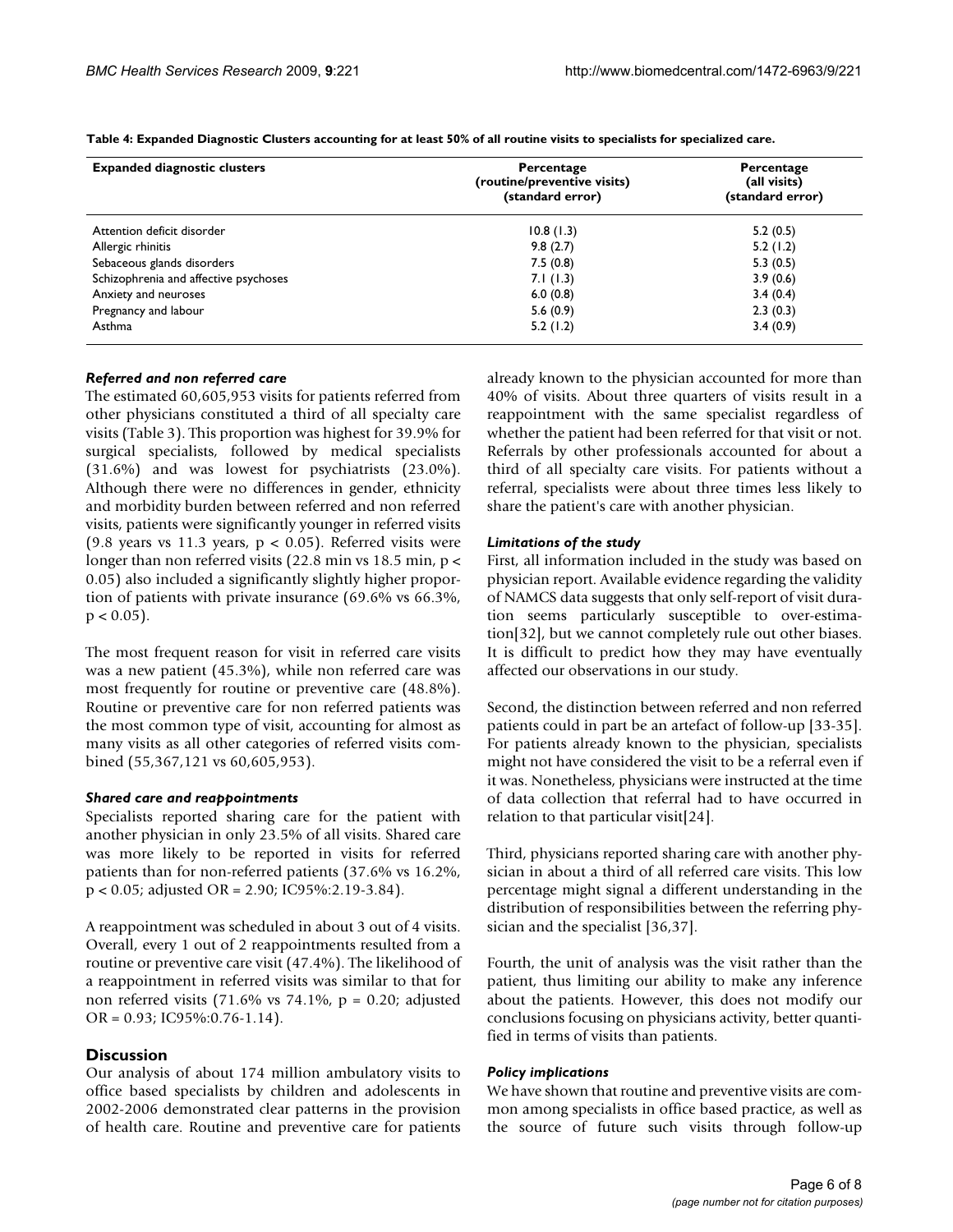appointments. This was especially true for non referred care. The low level of shared care and the high levels of routine follow up suggest that primary care physicians are not being incorporated into follow up of referred problems. If they were, it could lower the demand on specialists.

There is little evidence to suggest how frequently patients with common chronic conditions need specialist follow up, and there is considerable variation in the frequencies and intervals at which specialists request their patients to make return visits. In countries with well developed systems of primary care, the routine follow up of patients with common chronic conditions is undertaken in primary care[\[38](#page-7-25),[39](#page-7-26)].

The results of our study suggest that some of the activity performed by specialists working in a specialist role in the community could also be done in primary care. Primary care professionals are accountable for the large majority of personal health care needs[\[40](#page-7-27)], and much routine follow up and preventive activities now carried out by specialists could be transferred to the primary care setting. The superiority of care as provided by specialists for adults for common conditions has been recently called into question[\[41](#page-7-28)], and current available evidence does not favor one type of professionals over the other in the care of children and adolescents[\[5\]](#page-6-7).

Greater efficiency might be achieved by having the primary care practitioner do the follow-up care, allowing specialists to focus on those aspects of care which demand their unique skills[\[36](#page-7-23),[42\]](#page-7-29). Interventions that promote efficient contact betweenproviders would need needed in order to ensure an effective communication between primary care physicians and specialists[\[37](#page-7-24),[43\]](#page-7-30). This alternative would be also consistent with the concept of a Medical Home and might be feasible for a substantial proportion of the about 55 million yearly office based ambulatory visits to specialists related to non referred routine management of known patients [\[12](#page-7-0)[,14](#page-7-12)].

Inexorable increases in costs of care, the imperative of continuity of care, and the emergence of the Medical Home model appear to be sufficient justification for reassessing the appropriate relative roles of primary care and specialist physicians.

Our data demonstrate that a handful of conditions account for about half of all ambulatory visits to specialists in children and adolescents in the US. More intensive training of generalists on the management of these particular clinical areas would result in an increased offer for these services within primary care and in increased continuity of care. The same principle would apply to other countries and health systems, should these observations be confirmed in similar studies.

# **Conclusion**

Ambulatory office-based pediatric care provided by specialists includes a large share of non referred routine and preventive care for common problems for patients already known to the physician. It is likely that many of these services could be managed in primary care settings, lessening demand for specialists and improving coordination of care.

# **Lists Of Abbreviations**

ACG: Johns Hopkins Adjusted Clinical Groups; ADG: Aggregated Diagnostic Groups; EDC: Expanded Diagnostic Clusters; NAMCS: National Ambulatory Medical Care Survey; US: United States.

# **Competing interests**

The authors declare that they have no competing interests.

# **Authors' contributions**

JMV, CBF and BS designed the study. JMV accessed the data and performed the statistical analysis. All authors helped with the interpretation of the data. JMV and BS drafted the first version of the manuscript, and all authors contributed to subsequent versions and revised it critically for important intellectual content. All authors read and approved the final manuscript.

# **Acknowledgements**

This work was funded by core funding from the National Primary Care Research and Development Centre, University of Manchester.

# **References**

- <span id="page-6-0"></span>1. Freed GL, Nahra TA, Venus PJ, Schech SD, Wheeler JR: **[Changes in](http://www.ncbi.nlm.nih.gov/entrez/query.fcgi?cmd=Retrieve&db=PubMed&dopt=Abstract&list_uids=15644815) [the proportion and volume of care provided to children by](http://www.ncbi.nlm.nih.gov/entrez/query.fcgi?cmd=Retrieve&db=PubMed&dopt=Abstract&list_uids=15644815) [generalists and subspecialists.](http://www.ncbi.nlm.nih.gov/entrez/query.fcgi?cmd=Retrieve&db=PubMed&dopt=Abstract&list_uids=15644815)** *J Pediatr* 2005, **146(1):**14-9.
- <span id="page-6-1"></span>2. Kuhlthau K, Nyman RM, Ferris TG, Beal AC, Perrin JM: **[Correlates](http://www.ncbi.nlm.nih.gov/entrez/query.fcgi?cmd=Retrieve&db=PubMed&dopt=Abstract&list_uids=14993584) [of use of specialty care.](http://www.ncbi.nlm.nih.gov/entrez/query.fcgi?cmd=Retrieve&db=PubMed&dopt=Abstract&list_uids=14993584)** *Pediatrics* 2004, **113(3 Pt 1):**e249-55.
- <span id="page-6-2"></span>3. Perrin JM, Bloom SR, Gortmaker SL: **[Increasing childhood](http://www.ncbi.nlm.nih.gov/entrez/query.fcgi?cmd=Retrieve&db=PubMed&dopt=Abstract&list_uids=17595277) [chronic conditions in the United States.](http://www.ncbi.nlm.nih.gov/entrez/query.fcgi?cmd=Retrieve&db=PubMed&dopt=Abstract&list_uids=17595277)** *JAMA* 2007, **297:**2755-2759.
- <span id="page-6-3"></span>4. Kuhlthau K, Ferris TG, Beal AC, Gortmaker SL, Perrin JM: **[Who](http://www.ncbi.nlm.nih.gov/entrez/query.fcgi?cmd=Retrieve&db=PubMed&dopt=Abstract&list_uids=11581443) [cares for Medicaid-enrolled children with chronic condi](http://www.ncbi.nlm.nih.gov/entrez/query.fcgi?cmd=Retrieve&db=PubMed&dopt=Abstract&list_uids=11581443)[tions?](http://www.ncbi.nlm.nih.gov/entrez/query.fcgi?cmd=Retrieve&db=PubMed&dopt=Abstract&list_uids=11581443)** *Pediatrics* 2001, **108:**906-12.
- <span id="page-6-7"></span>5. Mayer ML, Skinner AC, Freed GL: **[Interspecialty differences in](http://www.ncbi.nlm.nih.gov/entrez/query.fcgi?cmd=Retrieve&db=PubMed&dopt=Abstract&list_uids=19150672) [the care of children with chronic or serious acute conditions:](http://www.ncbi.nlm.nih.gov/entrez/query.fcgi?cmd=Retrieve&db=PubMed&dopt=Abstract&list_uids=19150672) [a review of the literature.](http://www.ncbi.nlm.nih.gov/entrez/query.fcgi?cmd=Retrieve&db=PubMed&dopt=Abstract&list_uids=19150672)** *J Pediatr* 2009, **154:**164-8.
- <span id="page-6-4"></span>6. Mayer ML, Sandborg CI, Mellins ED: **[Role of pediatric and](http://www.ncbi.nlm.nih.gov/entrez/query.fcgi?cmd=Retrieve&db=PubMed&dopt=Abstract&list_uids=14993573) [internist rheumatologists in treating children with rheu](http://www.ncbi.nlm.nih.gov/entrez/query.fcgi?cmd=Retrieve&db=PubMed&dopt=Abstract&list_uids=14993573)[matic diseases.](http://www.ncbi.nlm.nih.gov/entrez/query.fcgi?cmd=Retrieve&db=PubMed&dopt=Abstract&list_uids=14993573)** *Pediatrics* 2004, **113(3 Pt 1):**e173-81.
- <span id="page-6-5"></span>7. Green LA, Fryer GE Jr, Yawn BP, Lanier D, Dovey SM: **[The ecology](http://www.ncbi.nlm.nih.gov/entrez/query.fcgi?cmd=Retrieve&db=PubMed&dopt=Abstract&list_uids=11430334) [of medical care revisited.](http://www.ncbi.nlm.nih.gov/entrez/query.fcgi?cmd=Retrieve&db=PubMed&dopt=Abstract&list_uids=11430334)** *N Engl J Med* 2001, **344(26):**2021-5.
- <span id="page-6-6"></span>8. Goodman DC, Grumbach K: **[Does having more physicians lead](http://www.ncbi.nlm.nih.gov/entrez/query.fcgi?cmd=Retrieve&db=PubMed&dopt=Abstract&list_uids=18212319)** [to better health system performance?](http://www.ncbi.nlm.nih.gov/entrez/query.fcgi?cmd=Retrieve&db=PubMed&dopt=Abstract&list_uids=18212319) **299(3):**335-7.
- 9. Goodman DC, Fisher ES: **[Physician workforce crisis? Wrong](http://www.ncbi.nlm.nih.gov/entrez/query.fcgi?cmd=Retrieve&db=PubMed&dopt=Abstract&list_uids=18420498)**  $diagnostic,$  wrong prescription. **358(16):**1658-61.
- 10. Salsberg ES, Dill MJ: **The complexities of physician supply and demand: projections through 2025.** 2008 [\[http://www.tht.org/](http://www.tht.org/education/resources/AAMC.pdf) [education/resources/AAMC.pdf\]](http://www.tht.org/education/resources/AAMC.pdf). Association of American Medical Colleges Accessed November 23, 2009